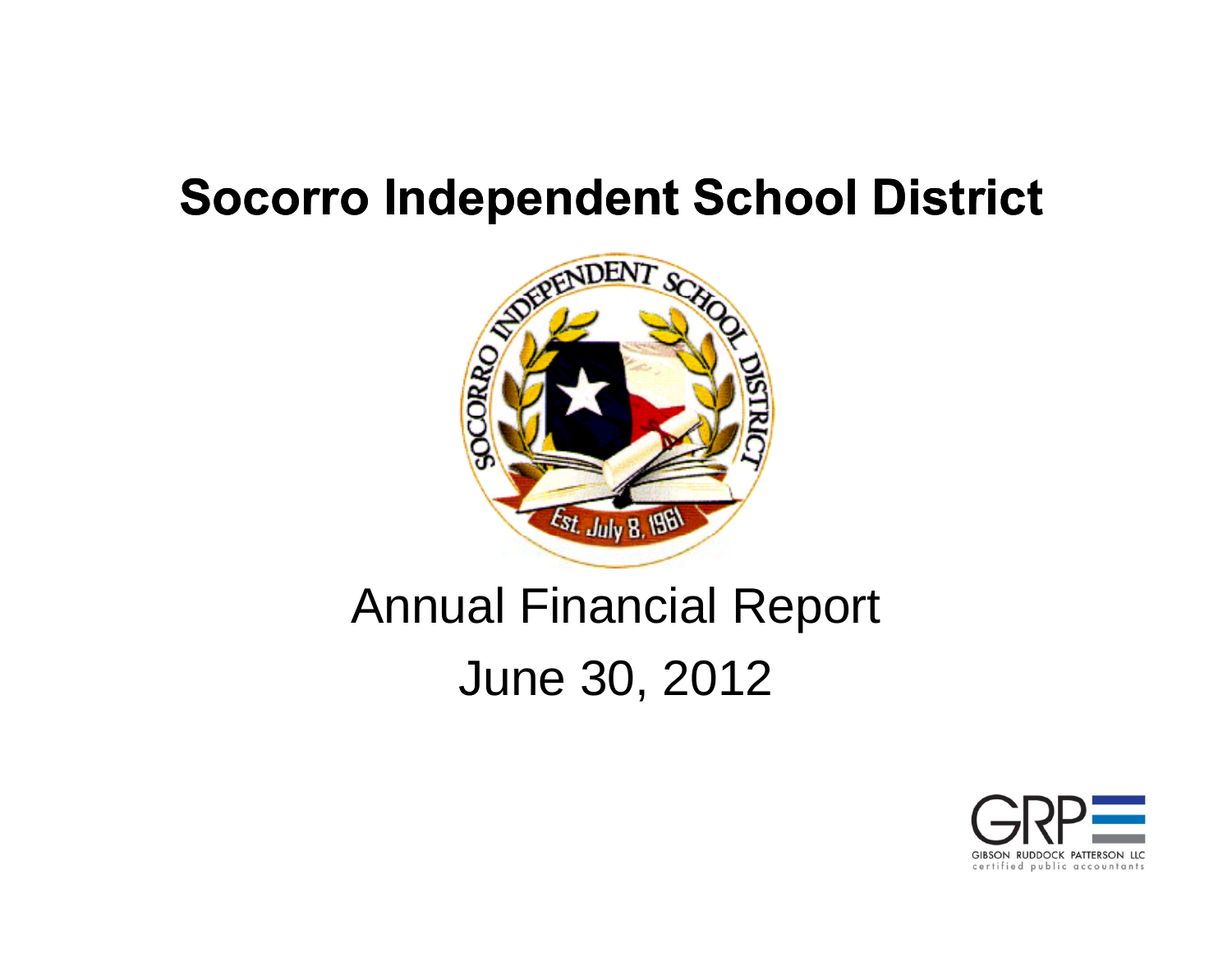

### **Socorro Independent School District** Comparison of District Revenue



\*Due to the change of fiscal year-end, 2011 represents only ten months of activity.

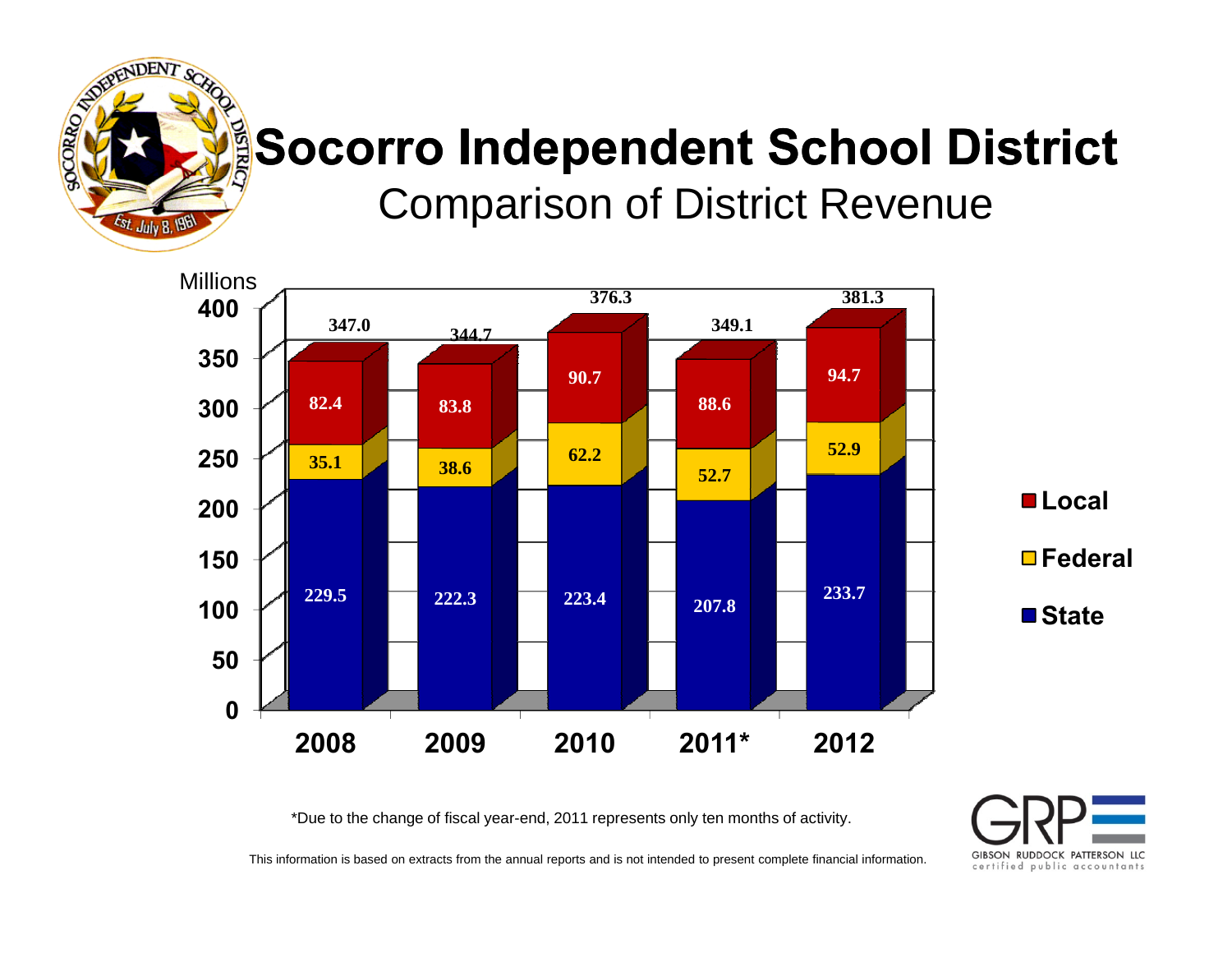

# **Socorro Independent School District**

% Comparison of District Revenue



\*Due to the change of fiscal year-end, 2011 represents only ten months of activity.

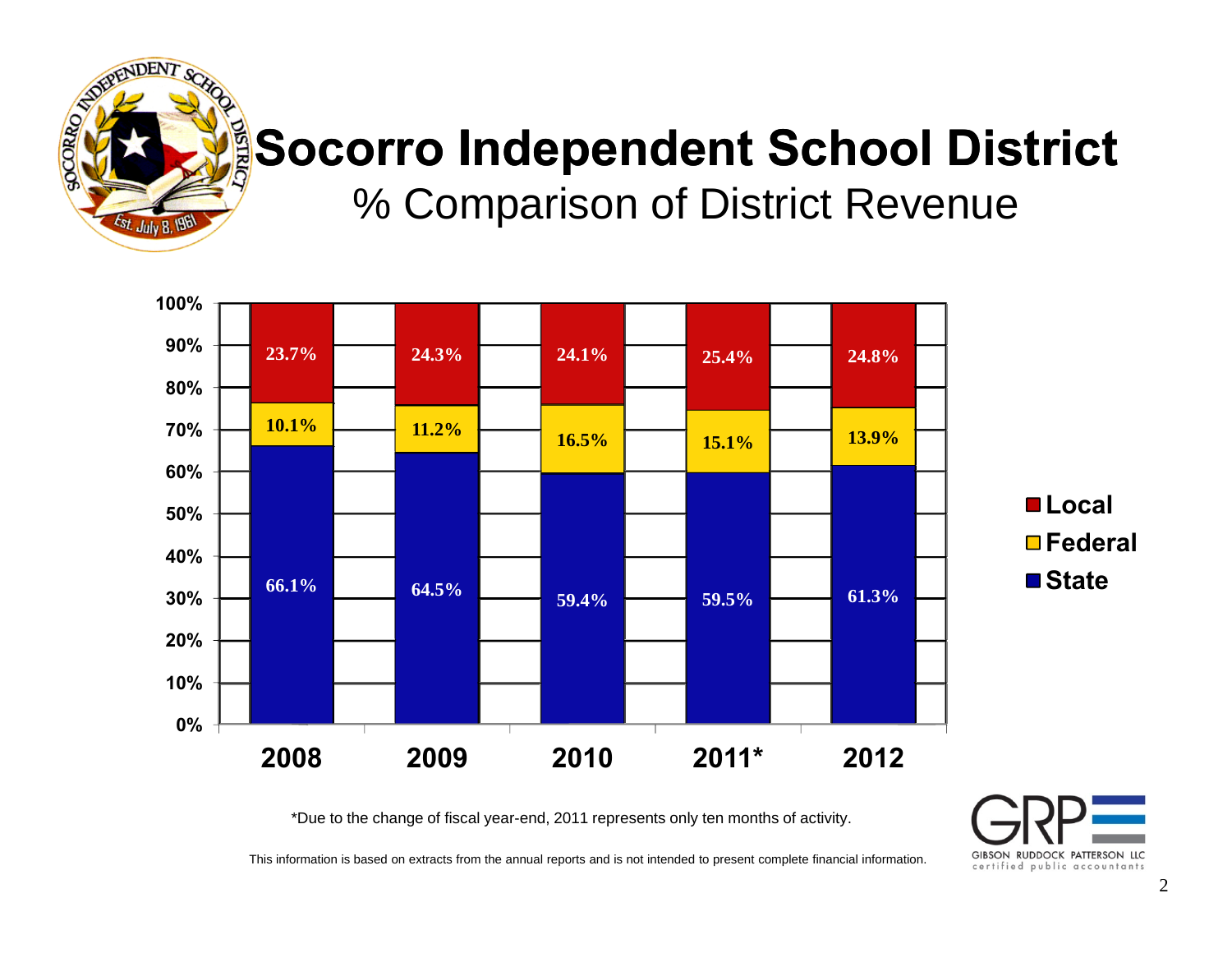

#### **Socorro Independent School District** General Fund Expenditures



Graph does not include debt service (71) and capital outlay (81), includes instruction from Fund 266. \*Due to the change of fiscal year-end, 2011 represents only ten months of activity.

GIBSON RUDDOCK PATTERSON LLC certified public accountants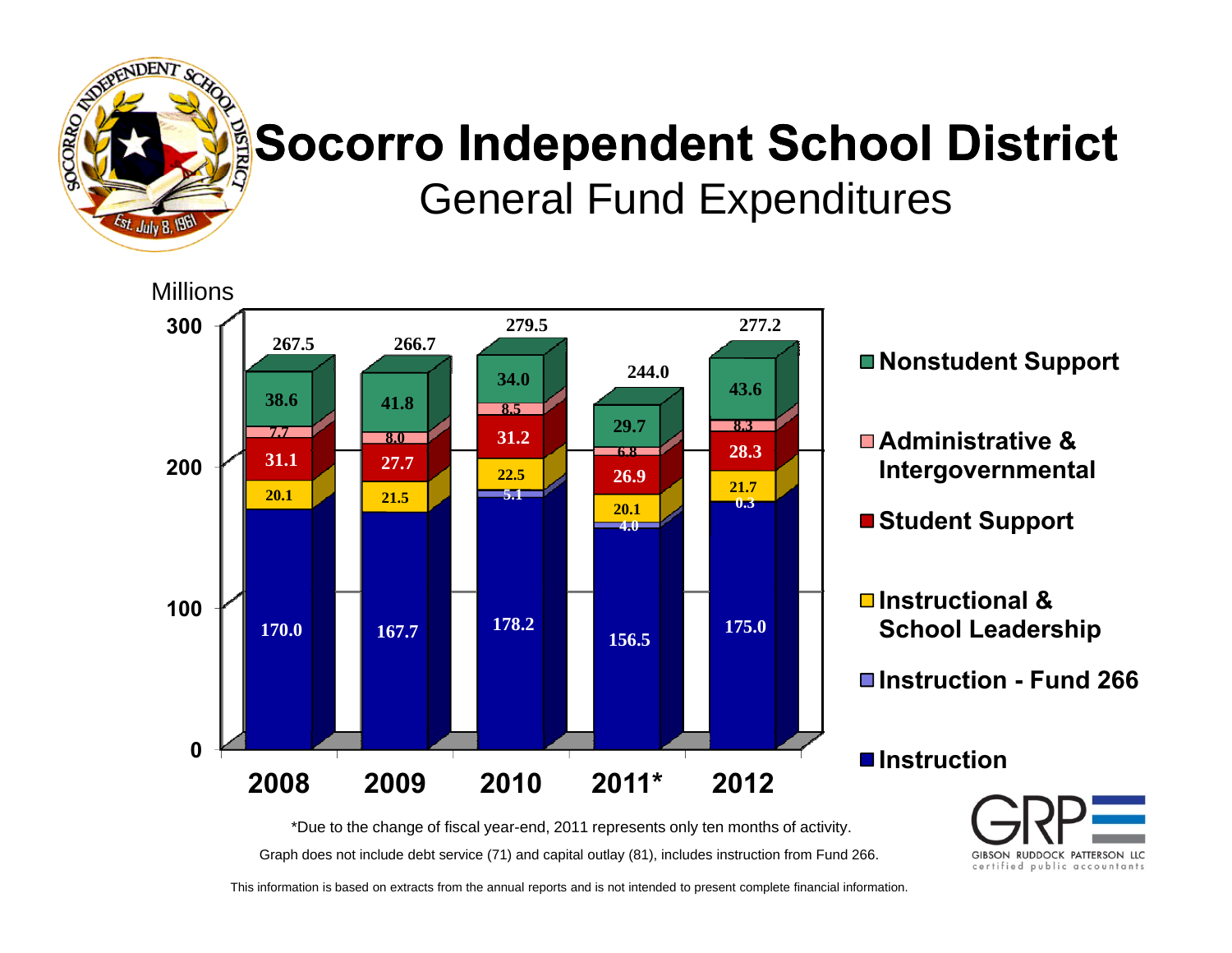

## **Socorro Independent School District**

Breakdown of Each Dollar Spent on General Fund Expenditures\*



GIBSON RUDDOCK PATTERSON LLC certified public accountants

\*Does not include debt service (71) and capital outlay (81).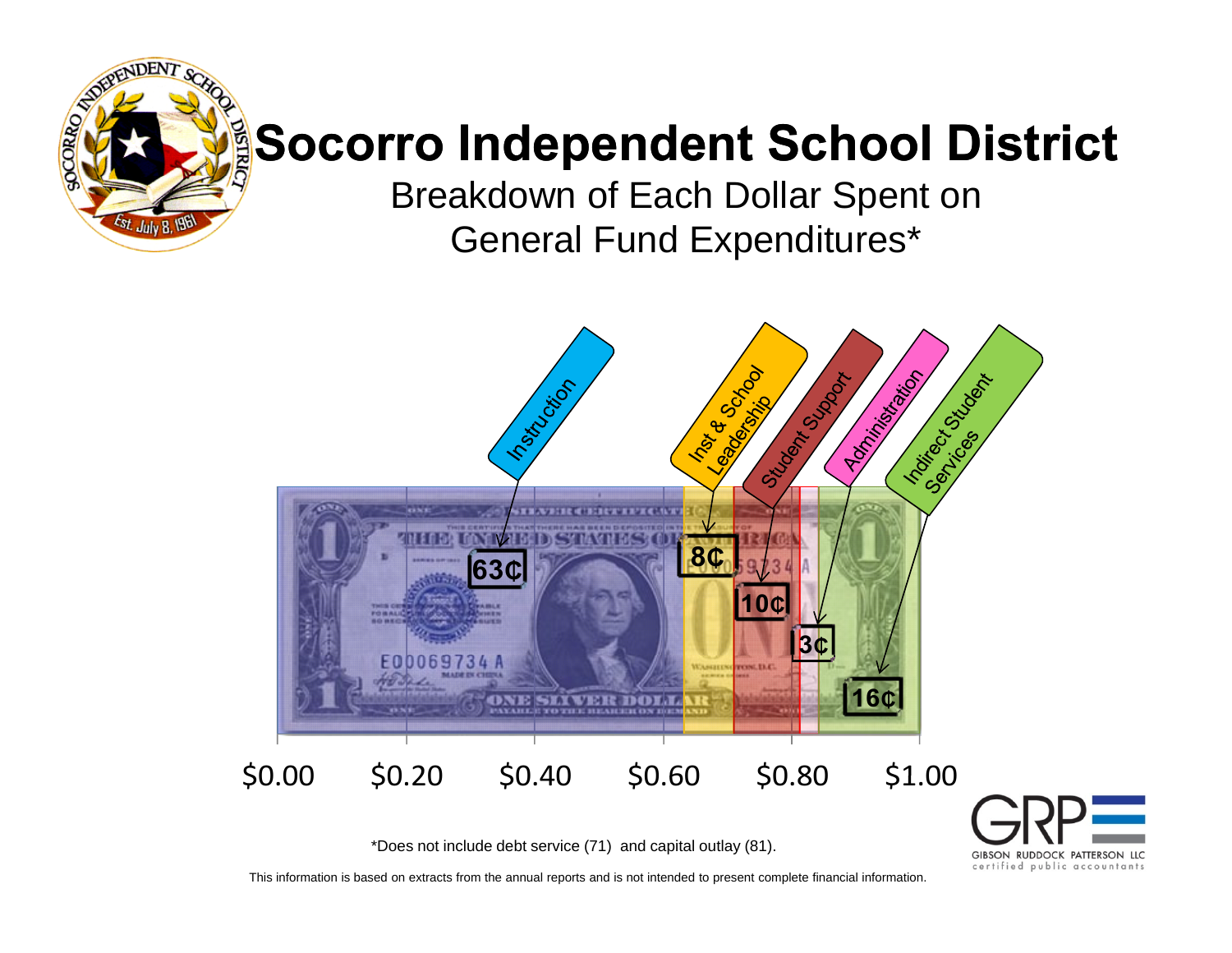

#### **Socorro Independent School District**

General Fund Per Pupil Expenditures & State Revenue



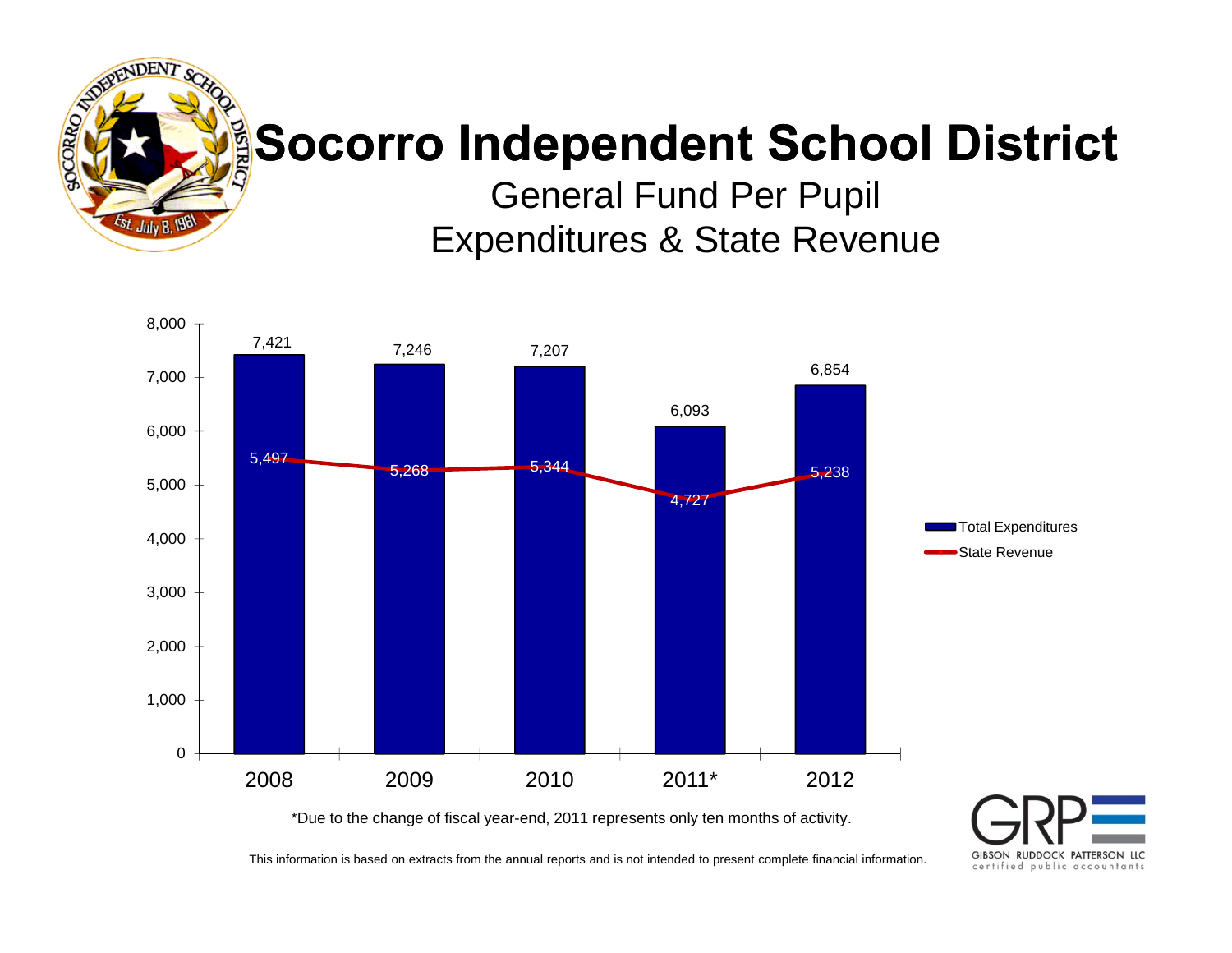

#### **Socorro Independent School District** General Fund Balance

**Millions** 



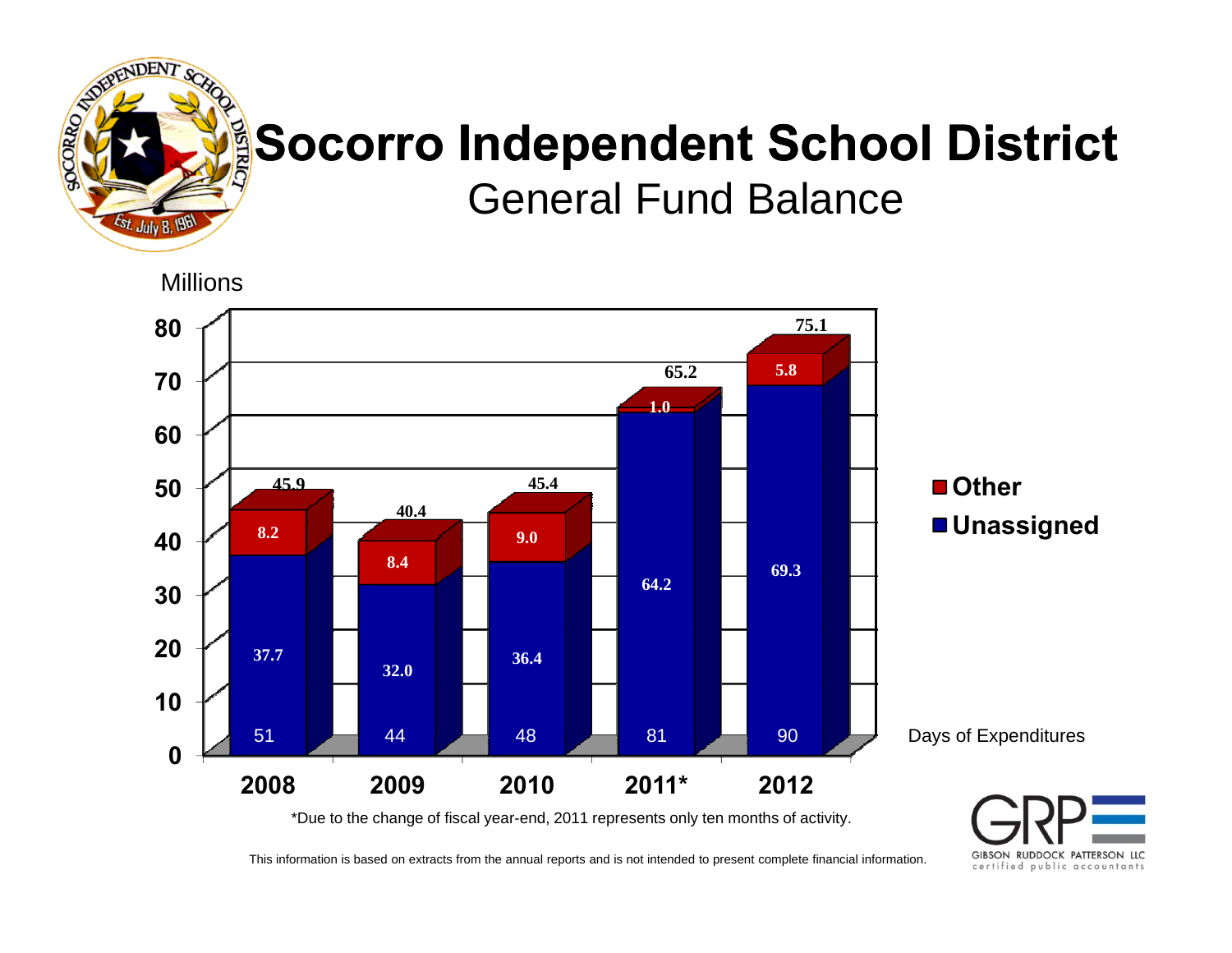

## **Socorro Independent School District** Refined ADA



\*Due to the change of fiscal year-end, 2011 represents only ten months of activity.